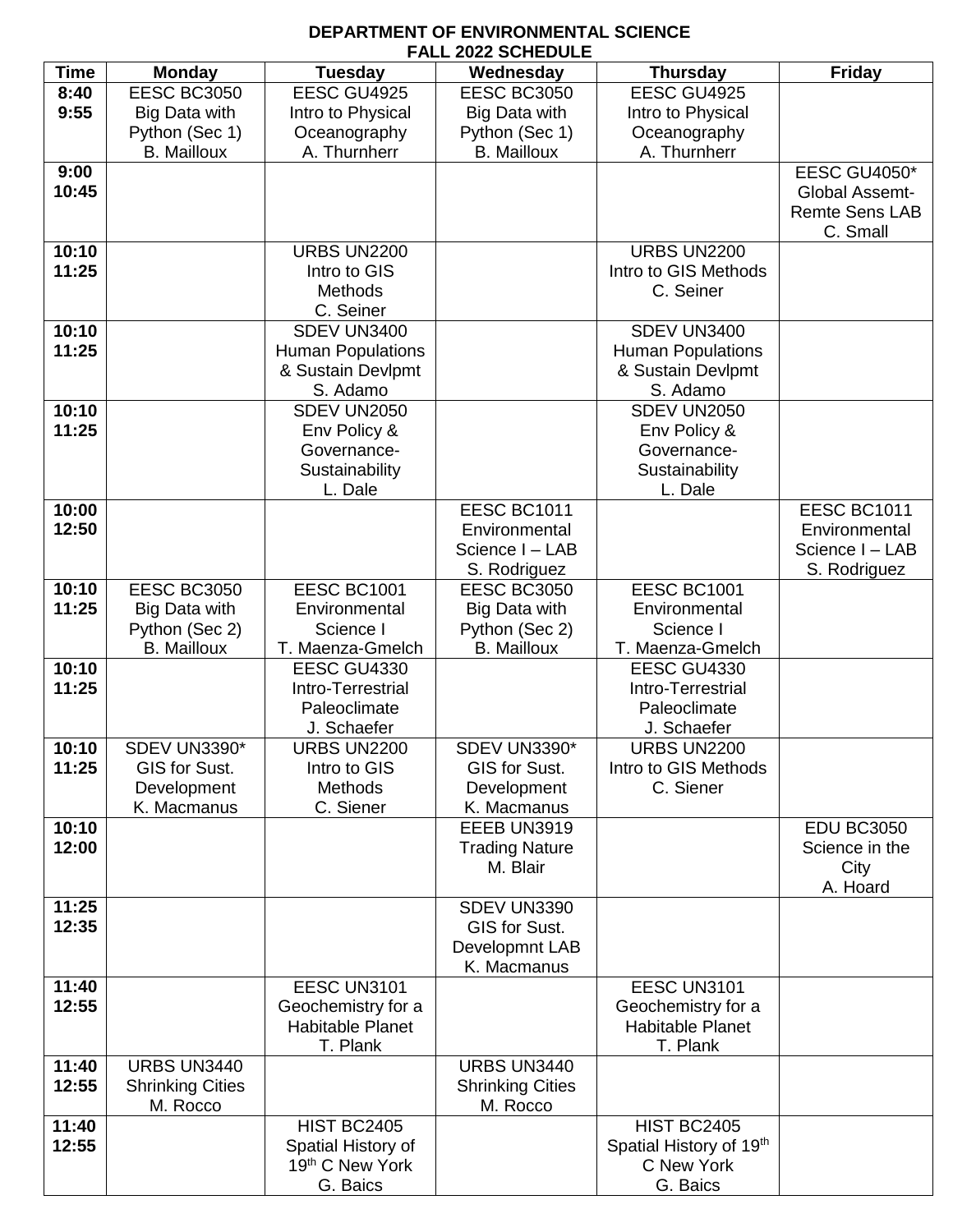| 11:30 |                         |                         | <b>HIST BC2405</b>      |                       |                 |
|-------|-------------------------|-------------------------|-------------------------|-----------------------|-----------------|
| 1:00  |                         |                         | Spatial History of      |                       |                 |
|       |                         |                         | 19th C NY LAB           |                       |                 |
|       |                         |                         | G. Baics                |                       |                 |
| 11:40 |                         | EESC UN2100             |                         | EESC UN2100           |                 |
| 12:55 |                         | Earths Env.             |                         | Earths Env. Systems:  |                 |
|       |                         | <b>Systems: Climate</b> |                         | Climate               |                 |
|       |                         | G. McKinley,            |                         | G. McKinley,          |                 |
|       |                         |                         |                         | S. de Camargo         |                 |
| 12:10 | EESC BC3300             | S. de Camargo           | EESC BC3300             |                       |                 |
|       |                         |                         |                         |                       |                 |
| 2:00  | Workshop in             |                         | Workshop in             |                       |                 |
|       | Sustainable Dev.        |                         | Sustainable Dev.        |                       |                 |
|       | L. Brenner              |                         | L. Brenner              |                       |                 |
| 1:10  |                         | EESC UN2200*            |                         | <b>EESC UN2200*</b>   |                 |
| 2:25  |                         | Earth's Environ.        |                         | Earth's Environ.      |                 |
|       |                         | Systems:                |                         | Systems:              |                 |
|       |                         | Solid Earth             |                         | Solid Earth           |                 |
|       |                         | J. Kingslake            |                         | J. Kingslake          |                 |
| 1:10  |                         | EESC GU4600             |                         | EESC GU4600           |                 |
| 2:25  |                         | <b>Earth Resources</b>  |                         | Earth Resources and   |                 |
|       |                         | and Sustainability      |                         | Sustainability        |                 |
|       |                         | P. Kelemen              |                         | P. Kelemen            |                 |
| 1:10  | EESC BC1011             | EESC BC1011             | EESC BC1011             | EESC BC1011           | EESC BC1011     |
| 4:00  | Environmental           | Environmental           | Environmental           | Environmental         | Environmental   |
|       | Science I - LAB         | Science I - LAB         | Science I - LAB         | Science I - LAB       | Science I - LAB |
|       | T. Maenza-              | T. Maenza-Gmelch        | S. Rodriguez            | T. Maenza-Gmelch      | S. Rodriguez    |
|       | Gmelch                  |                         |                         |                       |                 |
| 2:10  | ANTH BC3932             | <b>EESC BC3017</b>      | ANTH BC3932             | EESC BC3017           |                 |
| 4:00  | Climate Change/         | Data Analysis           | Climate Change/         | Data Analysis         |                 |
|       | <b>Global Migration</b> | <b>TBA</b>              | <b>Global Migration</b> | <b>TBA</b>            |                 |
|       | /Human Rights           |                         | /Human Rights           |                       |                 |
|       | J. Saylor               |                         | J. Saylor               |                       |                 |
| 2:10  |                         |                         |                         | ANTH GU4300           |                 |
| 4:00  |                         |                         |                         | The Just City: Global |                 |
|       |                         |                         |                         | <b>Debates</b>        |                 |
|       |                         |                         |                         | N. Smith              |                 |
| 2:40  | URBS UN3351             | EESC UN2330             | <b>URBS UN3351</b>      | EESC UN2330           |                 |
| 3:55  | Urban                   | Science for             | Urban                   | Science for           |                 |
|       | Elsewheres:             | Sustainable             | Elsewheres:             | Sustainable           |                 |
|       | <b>Expling Cities</b>   | Development             | <b>Expling Cities</b>   | Development           |                 |
|       | C. Siener               | Mutter, Lawrence        | C. Siener               | Mutter, Lawrence      |                 |
| 2:40  | <b>EAEE E2100</b>       |                         | <b>EAEE E2100</b>       |                       |                 |
| 3:55  | A Better Planet By      |                         | A Better Planet By      |                       |                 |
|       | Design                  |                         | Design                  |                       |                 |
|       | A. Bourtsalas           |                         | A. Bourtsalas           |                       |                 |
| 4:10  | SDEV UN2320             | ARCH BC3120             | SDEV UN2320             | ARCH BC3120           |                 |
| 5:25  | Econ & Financ           | City, Landscape         | Econ & Financ           | City, Landscape       |                 |
|       | Methds for SusDv.       | & Ecology               | Methds for SusDv.       | & Ecology             |                 |
|       | S. Bose                 | R. Ghoche               | S. Bose                 | R. Ghoche             |                 |
| 4:10  |                         | ANTH BC3234             |                         | ANTH BC3234           |                 |
| 5:25  |                         | Indigenous Place-       |                         | Indigenous Place-     |                 |
|       |                         | Thought                 |                         | Thought               |                 |
|       |                         | S. Fowles               |                         | S. Fowles             |                 |
| 4:10  |                         |                         |                         | EESC BC3800           |                 |
| 6:00  |                         |                         |                         | Environmental         |                 |
|       |                         |                         |                         | Science Sr. Seminar   |                 |
|       |                         |                         |                         | L. Brenner,           |                 |
|       |                         |                         |                         | M. Stute, et. al.     |                 |
|       |                         |                         |                         |                       |                 |